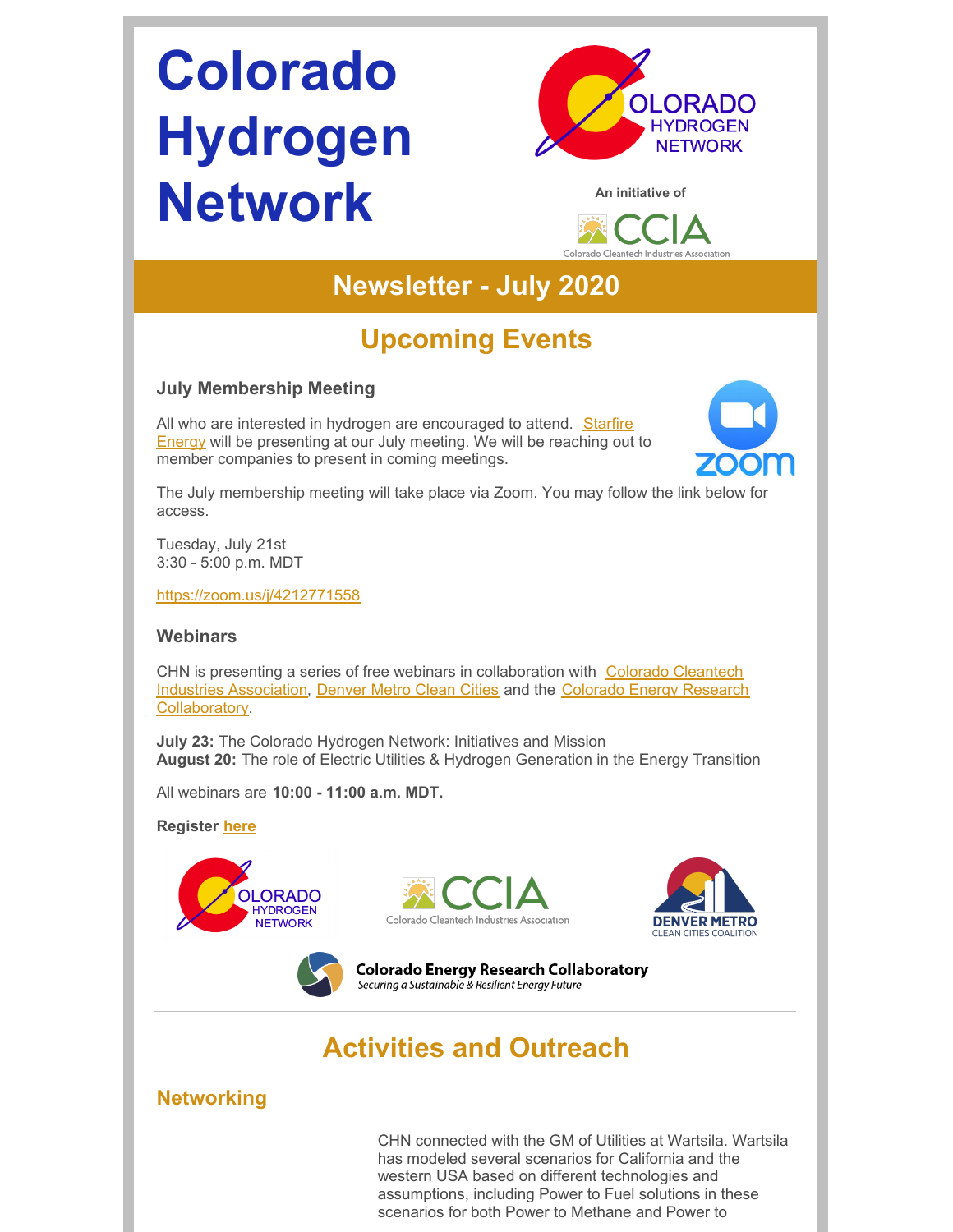

Hydrogen. For more information, read their white paper [here](https://files.constantcontact.com/5238c99f001/73507b10-030f-483e-a863-12aee258046e.pdf).



The Alaska [Conservation](https://alaskaconservation.org/) Foundation is conducting analysis to find a way to convert shipping vessels (30 to 80 ft) to zero carbon propulsion. CHN has linked Alaska Conservation Foundation with **[Starfire](https://www.starfireenergy.com/) Energy** to investigate ammonia as a maritime fuel.



CHN connected with Saoradh Enterprise Partners. SEP is small investment company that invests in clean energy and fuel companies. SEP asked CCIA for local companies that are active in the Power to RNG business. CHN will bring awareness to new investment opportunities for SEP.



HyET is a Dutch company that develops thin film PV solar technology and electrochemical compressor technology for hydrogen. HyET works closely with NREL on both technologies. We got an update on the TRL status of the hydro-compressor technology and discussed opportunities to create a commercial demonstration of the technology in

Colorado. Ideas were created and hopefully we can report further progress in next newsletters.



CHN was contacted by Barber-Nichols--a Denver company that manufacturers compressors and thermal management systems for commercial and military applications. Potential collaboration is in the works.

## **Grant Opportunities**

There are active grant opportunities with closing dates at July 31, 2020. Although providing again a short window, these might provide opportunities for the CHN members.

Last Wednesday DOE released a Cooperative Research and Development Agreement (CRADA) Call opportunity with two topic areas: Hydrogen blending in the natural gas network and fueling components for heavy-duty vehicles. Details of the call are provided [here](https://urldefense.proofpoint.com/v2/url?u=https-3A__www.nrel.gov_hydrogen_h2-2Dat-2Dscale-2Dcrada-2Dcall.html&d=DwMF-g&c=sdnEM9SRGFuMt5z5w3AhsPNahmNicq64TgF1JwNR0cs&r=QeRC0QcD0c2iiXyPYjlbF2D7u6Cvk_03MseUWlrJuQk&m=1tHd4JaYDzGpS4LEllXnbaW5XnCQ80fzNW20RsTRmSA&s=kD0MW9nEu2kUxkoOfXw6wWFxZYwRJH2WENC_Utf7IM8&e=).

Although not a direct grant opportunity, Electrify America is asking for input to assist in drafting their Cycle 3 National and California ZEV Investment Plans for the next 30-month investment period, which applies for the time period of January 2022 through June of 2024. They are specifically asking for input for FCEV elements in the plans. These inputs can result in funding of projects. Inputs need to be provided by latest July 31st. We are looking at providing input as CHN. We welcome any ideas. Please look at details [here](https://www.electrifyamerica.com/submissions/).

### **News**

The *HydrogenNowCast* is devoted to encouraging the deployment of Fuel Cell EV's, hydrogen fueling, and hydrogen infrastructure